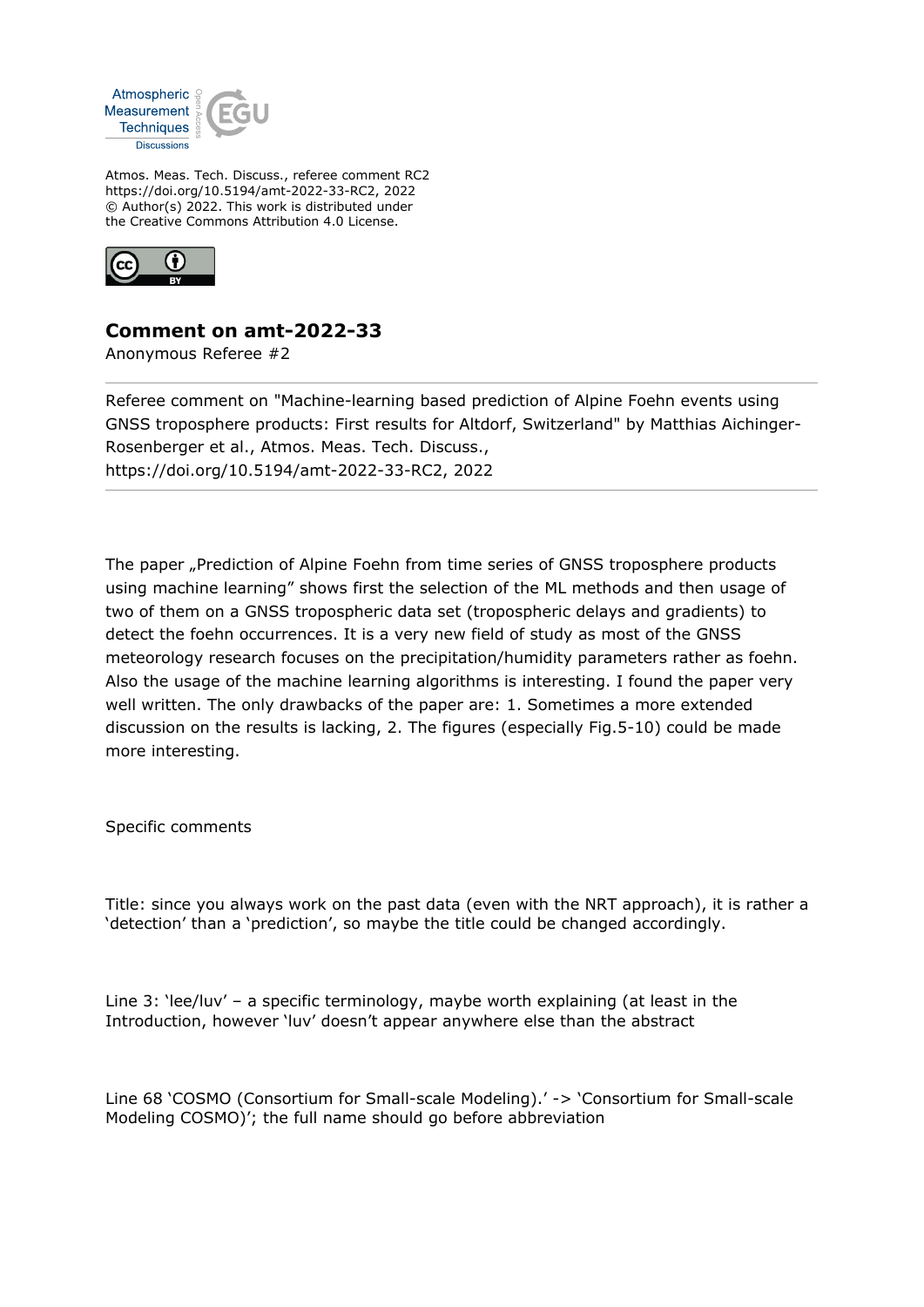Line 90: This is not the exact formula from Rueger and I think there is a mistake there:

In Rueger there is a following formula:

 $N = 77.6890$  Pd/T+ 71.2952 e/T+3.75463×10^5 · e/T^2

So if we substitute Pd=P-e then we get

 $N = 77.6890$  P/T-6.3938 e/T+3.75463×10^5  $\cdot$  e/T^2

(should be a minus before the second term). However, I would recommend sticking to the original formulation as then you have a clear distinction between the dry and water vapor parts.

Figure 1: Would be nice to see the topography in this Figure to better visualize foehn

Section 4.1: I would recommend giving here at least very brief overview of the selected methods

Line 163: '(negative) maximum' - > why not use 'minimum' here?

Fig.3 and Table 2 show exactly the same information, so I would recommend removing one of them, especially that Fig. 3 is not even addressed in the main text.

Figure 4: Make the foehn line more pronounced

Line 259: Would be good to comment here what the chosen parameters mean

Figure 5: Maybe you could add vertical lines so the reader can more easily compare the data for particular dates; also you do not comment this plot in the text